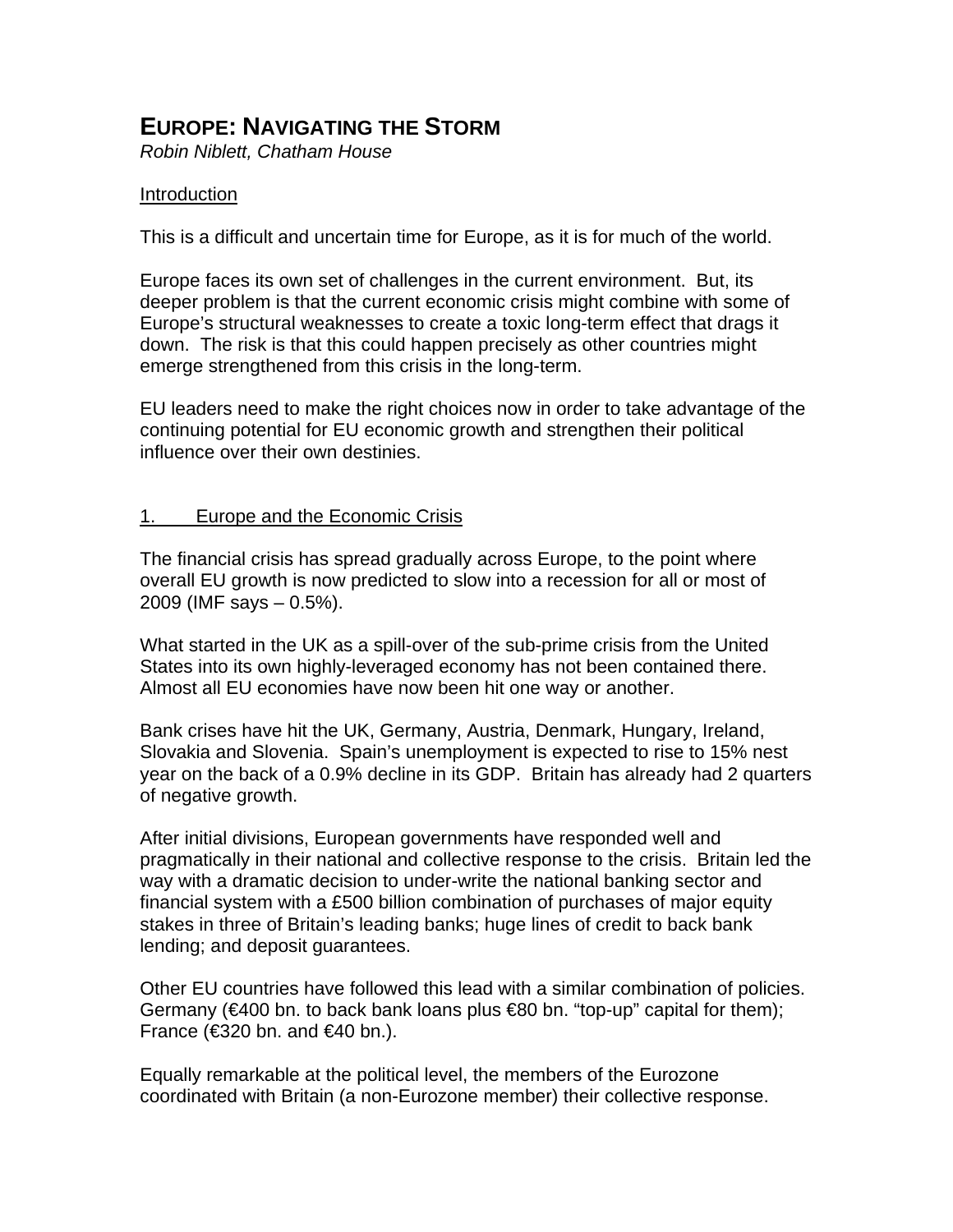Interest rates have also been coordinated across the EU and with other international players.

There is now growing consensus that support for the financial sector and monetary policy (interest rate cuts) will not be enough to see Europe through the crisis. There is growing support for a set of Keynesian stimulus packages across the EU to avoid too steep a drop in economic activity.

In the meantime, the existence of the Eurozone has helped avoid competitive actions (such as devaluations between national EU economies) and has offered somewhat of a safe haven for the small EU economies, such as Ireland and the Netherlands, from the global economic and currency turmoil. Those outside the safe harbour – Denmark and Iceland, in particular – have suffered economically.

However, the decline in the value of the Euro (and the pound) relative to the US dollar may reflect market belief that the US has better potential for recovery than does the Eurozone or the UK.

Why is this so? What are the longer-term risks for Europe? What are some of the deeper, structural factors that will determine how it navigates its way though the current storm?

# 2. Europe's structural risks

• *Demographic change*

European nations are aging faster than any other major countries in the world, except Japan. By 2050, 7 of the 10 oldest countries in the world are projected to be European (including Spain, Italy and five from central and eastern Europe) with average ages over 50.

Although some progress has been made in recent years, few European nations have adapted their pension systems sufficiently to prepare for this reality. Budget deficits are likely to rise, constraining economic growth.

• *Unreformed welfare systems*

Overall, generous post-World War II social welfare contracts (ensuring generous protections for retirement, labour laws, healthcare and education) have still not been adapted to the more competitive realities of the  $21<sup>st</sup>$  century. Examples include German and Italian retirement systems and French healthcare and education.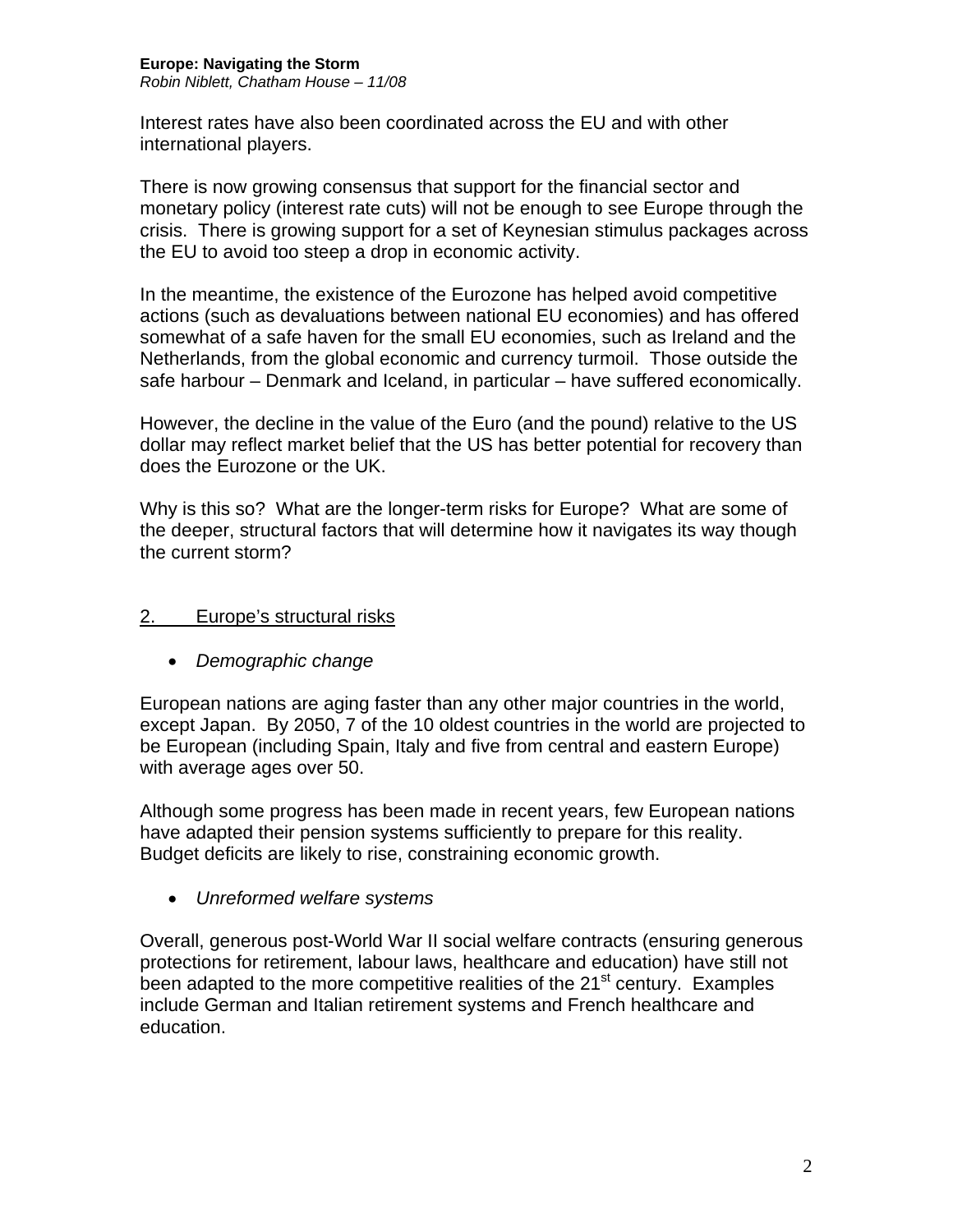# **Europe: Navigating the Storm**

*Robin Niblett, Chatham House – 11/08* 

• *Low immigration rates*

With few exceptions (Britain and Spain, among them), immigration rates have not risen anywhere near the levels needed to compensate for societal aging, in terms of workers and payments into social security systems.

Large numbers of those Immigrants who do arrive find it difficult to integrate effectively into the national economies. This adds to welfare costs and contributes to rising social and political tensions (Italy and East Germany are examples).

• *An incomplete Single Market*

At the EU level, potential drivers of growth from the Single Market have come to a halt. Most importantly, barriers to the trade in services (which account for almost 70% of EU GDP) remain in place across the EU, whether in banking, transport, postal and communications services or professional services such as law and medicine. This could be a key area for productivity growth and new employment.

Most importantly, the lack of an integrated EU energy market creates vulnerabilities as well as price distortions and bottlenecks across the EU.

• *National economic divergence across Europe*

Complicating, Europe's response to the crisis, Eurozone and other EU economies enter the recession in different economic shape and with different strengths and weaknesses.

- o The Eurozone's major economy Germany still relies heavily on exports to drive its growth and is more vulnerable to external shocks than are other major economies.
- o Some countries (Italy, Belgium, and Hungary, among others) are carrying heavy government debt levels already and are not well-positioned to handle the costs of stimulus packages over time. Britain has relatively low debt, but very high government deficit forecasts (5%).
- o 10-year bond yield spreads over Germany have grown for some of the Eurozone's weakest countries – 150 basis points (Greece), 110 basis points (Italy), and 80 basis points (Portugal).

Despite the existence of the Eurozone, therefore, the European Central Bank and national EU governments will find it difficult to coordinate monetary and fiscal policies in ways that do not have divergent impacts in different EU economies.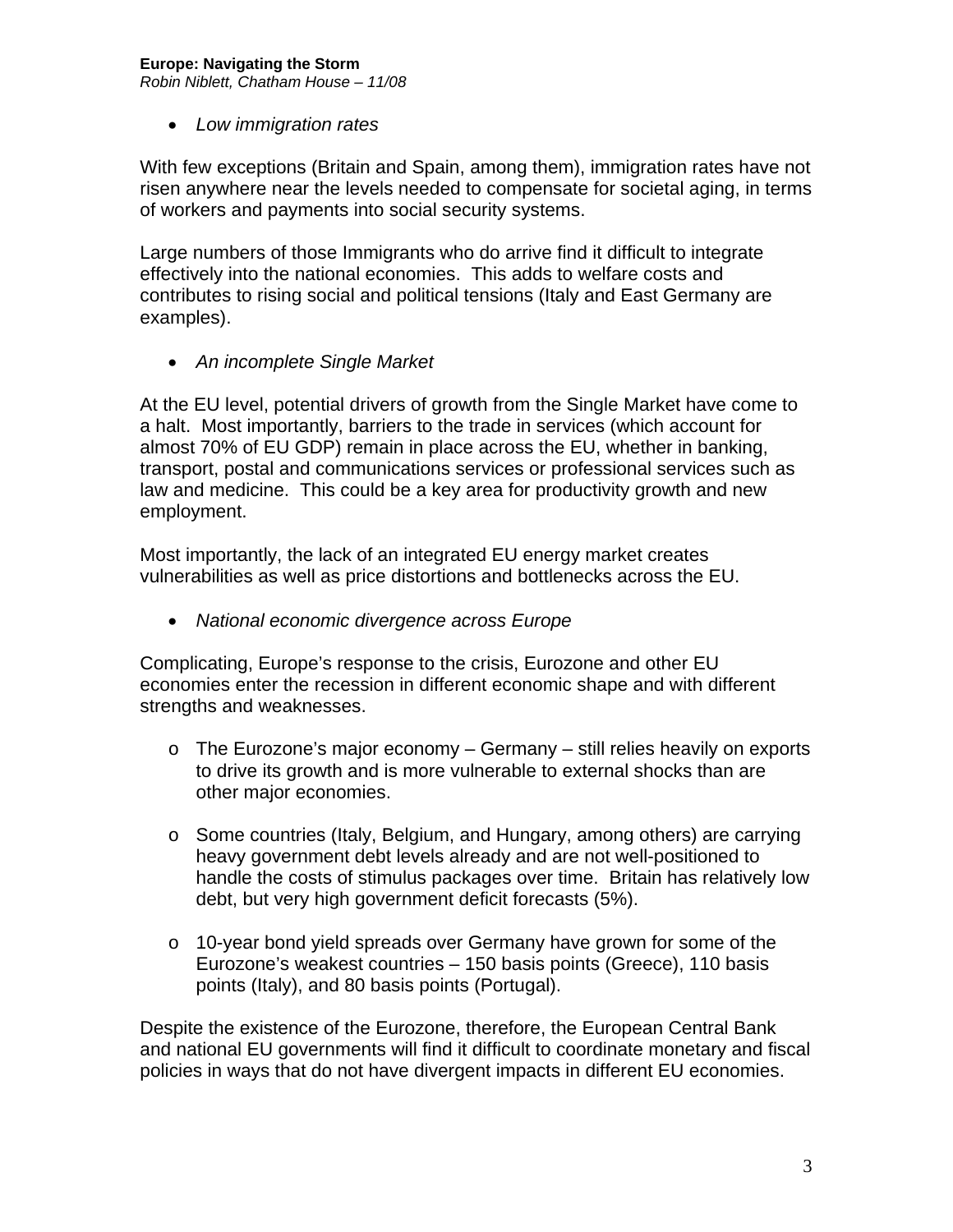#### **Europe: Navigating the Storm**

*Robin Niblett, Chatham House – 11/08* 

• *Political divergences*

The failure to ratify the Lisbon Treaty which would introduce new institutional reforms for an enlarged EU, has not led to grid-lock in EU decision-making. But it does create a more fragile political context in which EU leaders must deal with the economic crisis and its after-effects.

There is a risk that long-standing protectionist sentiment in some EU countries (France and Italy, in particular) might undermine the future cohesiveness of Europe's response. France's national sovereign investment fund and Berlusconi's championing of state subsidies stand out as examples.

The transition to a new US president makes this more possible during an especially complex next few months. President Sarkozy, in particular, wants to seize the opportunity to impose EU-led change on the international financial system. There will be resistance to this not only in Washington, but also in other European capitals.

## 3. What are the positives and what will be the best steps to take to achieve a sustainable recovery?

It is important to note that, for all of its structural weaknesses (and other countries have their own!), the EU does have some inherent strengths and also scope for improvement.

It has a diverse and mature set of economies that can be competitive internationally if well-governed and motivated.

While its demography and aversion to immigration can hold it back, most EU countries have extensive room to achieve gains in productivity, through labour market reforms, raising levels of employment among women and older workers, and greater incorporation of ICT into their economic processes.

With stronger national economies, new benefits can be secured through a deepening of the Single Market, especially in the fields of services and energy.

If protectionist instincts can be held back in the near-term, then European countries can grow as magnets for foreign direct investment. At one level, this will be so that foreign companies can gain improved access to wealthy EU domestic economies.

Perhaps more important in motivating increased FDI into Europe, given that EU markets may not be as inherently dynamic as others, is the fact that European companies are strong in areas of design, technology and marketing which can be